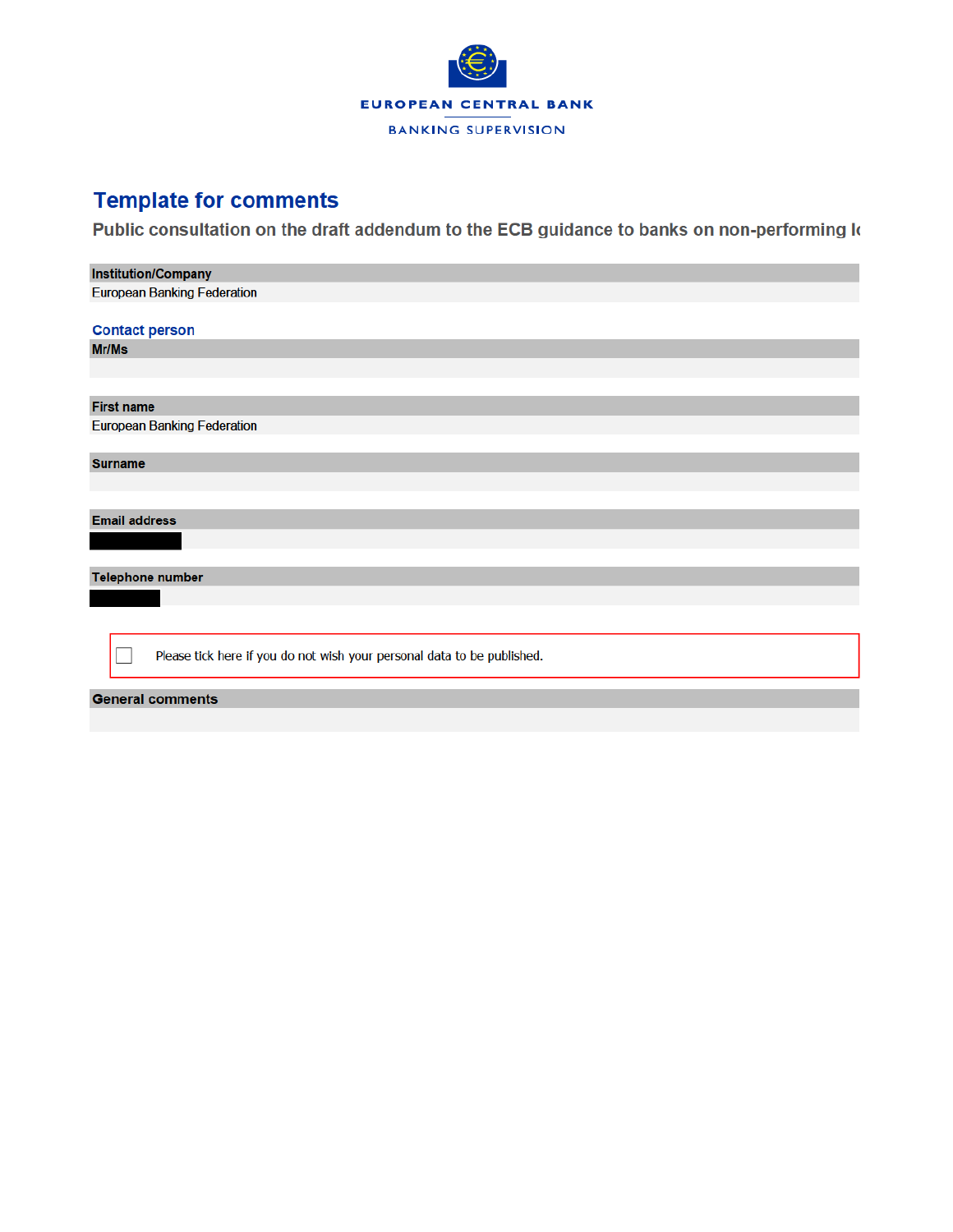# **Template for comments**

**Public consultation on the draft addendum to the ECB guidance to banks on non-performing loans**

#### **Please enter all your feedback in this list.**

**When entering feedback, please make sure that:** 

- **each comment deals with a single issue only;**
- **you indicate the relevant article/chapter/paragraph, where appropriate;**
- **you indicate whether your comment is a proposed amendment, clarification or deletion.**

**Deadline:**8 December 2017

| ID | <b>Chapter</b>         | Paragraph | Page | Type of<br>comment | Detailed comment                                                                                         | Concise statement as to why your comment should<br>be taken on board                                                                                                                                                                                                                                                                                                                                                                                                                                                                                                                                                                                                                                                                                                                                                                       | <b>IName of</b><br>commenter             | Personal data |
|----|------------------------|-----------|------|--------------------|----------------------------------------------------------------------------------------------------------|--------------------------------------------------------------------------------------------------------------------------------------------------------------------------------------------------------------------------------------------------------------------------------------------------------------------------------------------------------------------------------------------------------------------------------------------------------------------------------------------------------------------------------------------------------------------------------------------------------------------------------------------------------------------------------------------------------------------------------------------------------------------------------------------------------------------------------------------|------------------------------------------|---------------|
|    | 11 - Background        |           |      | Clarification      | The background section should make a reference to the<br>EU Council Action Plan to tackle NPL in Europe. | The draft addendum will be part of the NPL Guidance<br>published in March 2017. In the meantime, he EU<br>Council has launched a comprehensive action plan to<br>tackle NPL in Europe. It would therefore be advisable to<br>make a reference to he Council Action Plan and in<br>particular to the Commission task on prudential<br>backstops for the sake of coordination. In our view it is<br>of the outmost importance to ensure coherence and<br>consistency of approaches between the Commission<br>legislative initiative and the ECB Addendum, at least in<br>terms of perimeter of application (newly originated loans<br>vs. newly originated NPLs) and implementation timeline<br>(January 2018 for the ECB, which is well ahead the<br>likely implementation date of the Pillar 1 backstop<br>proposed by the EU Commission). | European<br>Banking<br>Federation        | Publish       |
|    | 2 - General<br>Concept | 2.1       |      | Clarification      | First paragraph:<br>The scope of applica ion needs to be clarified and its<br>consequences addressed.    | The application to subsidiaries of significant institutions<br>in countries out of the Euro Area would put hem at a<br>competitive disadvantage vis-à-vis credit institutions in<br>those third countries.<br>The level-playing field between significant institutions<br>and less significant institutions could become impaired.                                                                                                                                                                                                                                                                                                                                                                                                                                                                                                         | European<br>Banking<br>Federation        | Publish       |
|    | 2 - General<br>Concept | 2.1       |      | <b>Deletion</b>    | Third paragraph:<br>Delete «at a minimum».                                                               | The scope of NPE should be clear and unequivocal.<br>The term "at a minimum" opens the door to other NPEs<br>without specification. It should be clearly specified. In<br>the view of the EBF, the addendum should apply to<br>newly originated loans from the date of entry into force<br>that later become NPE. For that purpose, "at a<br>minimum" should be deleted.                                                                                                                                                                                                                                                                                                                                                                                                                                                                   | European<br><b>Banking</b><br>Federation | Publish       |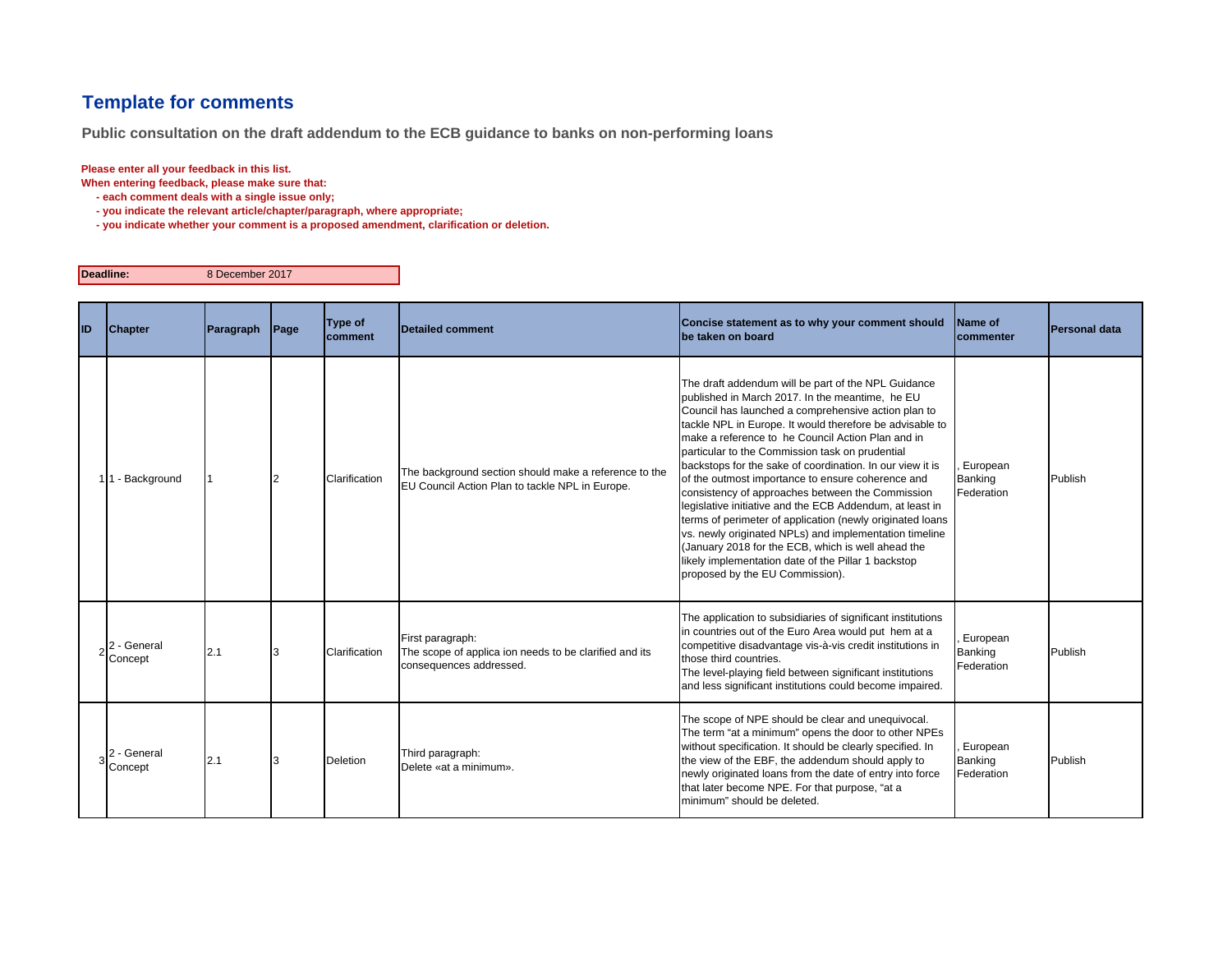| 2 - General<br>Concept | 2.1 | 3 | Amendment     | Third paragraph:<br>Replace "new NPEs" with "newly originated exposures<br>from the date of entry into force that later become non-<br>performing".                                                                                                         | In the view of the EBF, he addendum should apply to<br>newly originated exposures from the date of entry into<br>force that later become non-performing. The addendum<br>introduces changes that can significantly influence<br>business decisions, including the decision to grant a<br>loan, the value that the collateral has for he bank and<br>the price of the loan. Existing exposures have been<br>granted by banks under current rules and these should<br>prevail for those exposures until maturity.                                                                     | European<br>Banking<br>Federation | Publish |
|------------------------|-----|---|---------------|-------------------------------------------------------------------------------------------------------------------------------------------------------------------------------------------------------------------------------------------------------------|-------------------------------------------------------------------------------------------------------------------------------------------------------------------------------------------------------------------------------------------------------------------------------------------------------------------------------------------------------------------------------------------------------------------------------------------------------------------------------------------------------------------------------------------------------------------------------------|-----------------------------------|---------|
| 2 - General<br>Concept | 2.1 | 3 | Amendment     | Third paragraph:<br>Replace «from January 2018» with «The date of entry<br>into force will be 1 January 2019».                                                                                                                                              | During 2018 the ECB should assess the impact of the<br>proposed measures and calibrate he periods of time of<br>section 4.2 accordingly. Banks also need time to<br>prepare the necessary changes in IT and processes, as<br>well as the new templates for NPE vintage required in<br>section 5.                                                                                                                                                                                                                                                                                    | European<br>Banking<br>Federation | Publish |
| 2 - General<br>Concept | 2.1 | 3 | Amendment     | New paragraph after third paragraph:<br>The ECB shall conduct an impact assessment during<br>2018.                                                                                                                                                          | The impact of the proposed measures should be taken<br>into account for the calibration of the periods of time of<br>section 4.2. The impact assessment should ideally<br>es imate the additional volatility and cyclicality of the<br>prudential provisions and capital requirement as a result<br>of the addendum. Another aspect to examine is the<br>impact on banks due to the asymmetric treatment of<br>excess and shortfall of provisions, because the<br>additional provision due to supervisory expectations<br>does not change the expected loss of the loan, after all. | European<br>Banking<br>Federation | Publish |
| 2 - General<br>Concept | 2.2 | Δ | Amendment     | Fourth paragraph:<br>Replace "need to determine whether banks have" with<br>"may require he institution to apply a specific<br>provisioning policy".<br>Replace "supervisors are obliged to ensure that banks"<br>with "supervisors can require a bank to". | The wording of this paragraph turns a power into an<br>obligation. Competent authorities have been granted<br>powers to require specific provisioning policies and<br>other measures as recalled in the quotes of page 4,<br>however they do not have an obligation as follows from<br>the language used in "need to" or "are obliged to".<br>Also importantly, the use of plural in "banks" makes the<br>treatment a sort of Pillar 1 measure. The language<br>should refer to "he bank concerned" in order to make it<br>totally clear that this is a Pillar 2 measure.           | European<br>Banking<br>Federation | Publish |
| 2 - General<br>Concept | 2.3 | 4 | Clarification | First paragraph:<br>Clarify the level of application of the addendum in terms<br>of exposures.                                                                                                                                                              | It would be appreciated if the ECB could clarify if the<br>functioning of the prudential provisioning backstop<br>applies to every exposure or facility, or debtor, or<br>portfolio. We understand that the key factor is the NPE<br>age and therefore the proposed treatment would only<br>apply to the aged NPE, but it would be good to clarify it<br>at the beginning of this subsection.                                                                                                                                                                                       | European<br>Banking<br>Federation | Publish |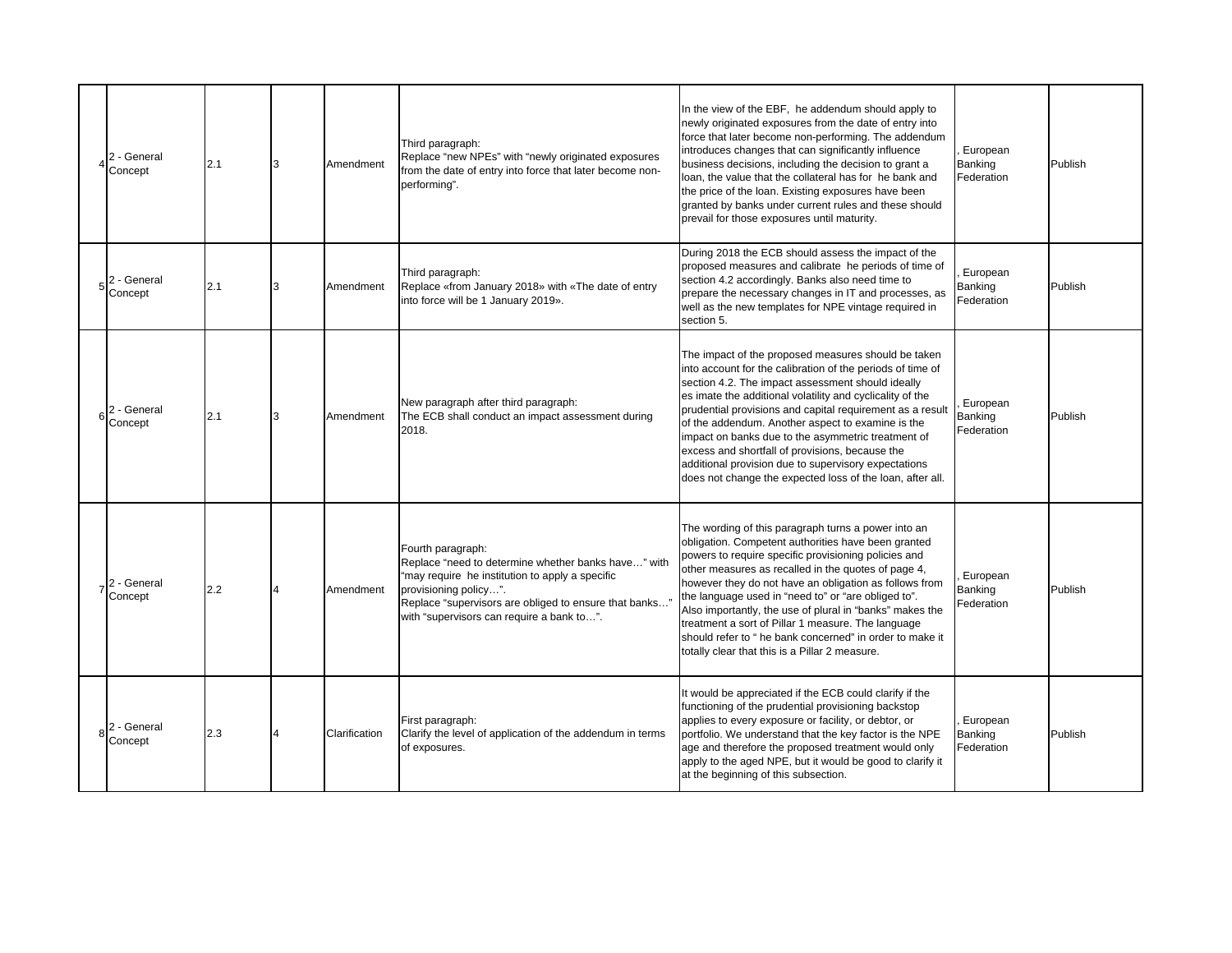|    | 2 - General<br>Concept        | 2.3 | 5 | Amendment     | New paragraph after first paragraph:<br>Add "The Pillar 1 capital requirement for the non-<br>provisioned part of a defaulted exposure should be<br>factored in".                         | Next to the provisions for non-performing exposures,<br>institutions also hold Pillar 1 capital against the<br>unexpected losses that might occur on these non-<br>performing exposures. The regulatory capital is based<br>on the difference between he in-default Loss Given<br>Default (LGD) and the provision LGD. Often the in-<br>default LGD's increase with time in default. The in-<br>default LGD models are supervised by he SSM. In our<br>view the ECB should check and prove per institution<br>whether the sum of the capital and provisions is<br>considered to be insufficient compared to the actual risk<br>profile before additional Pillar 2 capital would be<br>required.                                                                                                                                                                                                                                                                                                                                                                                                                                                            | European<br>Banking<br>Federation | Publish |
|----|-------------------------------|-----|---|---------------|-------------------------------------------------------------------------------------------------------------------------------------------------------------------------------------------|------------------------------------------------------------------------------------------------------------------------------------------------------------------------------------------------------------------------------------------------------------------------------------------------------------------------------------------------------------------------------------------------------------------------------------------------------------------------------------------------------------------------------------------------------------------------------------------------------------------------------------------------------------------------------------------------------------------------------------------------------------------------------------------------------------------------------------------------------------------------------------------------------------------------------------------------------------------------------------------------------------------------------------------------------------------------------------------------------------------------------------------------------------|-----------------------------------|---------|
| 10 | 2 - General<br>Concept        | 2.3 | 6 | Clarification | Last paragraph:<br>Further detail should be provided by the SSM regarding<br>the implication and measures mentioned in the sentence<br>"non-compliance may trigger supervisory measures". | The SSM already takes into account the level of<br>provisions, the quality of credit risk mitigation (including<br>collateral) and an overall assessment of the non-<br>performing exposures in its SREP assessment as<br>envisaged in the EBA guidelines on common<br>procedures and methodologies for the SREP<br>(paragraphs 169 to 177). The following factors are<br>assessed and evaluated in the SREP 4-grade scale: (i)<br>The coverage of provisions and of credit valuation<br>adjustments; and (ii) the coverage and quality of<br>guarantees and collateral. Those factors are scored<br>from 1 to 4, impacting he final SREP scoring, and<br>therefore the level of capital requirement of each entity.<br>The measures included in this addendum should be<br>fully considered in the SREP score to avoid duplication<br>of supervisory effects. For example, if a bank had a<br>score of 3 in coverage and that coverage is increased<br>as a result of the addendum, then its score should<br>improve accordingly. We think that ECB DG MPS IV<br>should include this aspect in its methodology for JSTs to<br>ensure proper coordina ion. | European<br>Banking<br>Federation | Publish |
|    | 11 <sub>3</sub> - Definitions | 3.1 |   | Amendment     | First paragraph:<br>Replace "after 1 January 2018 prior to that date" with<br>"It will only apply to newly originated exposures after the<br>date of entry into force".                   | In the view of the EBF, he addendum should apply to<br>newly originated exposures from the date of entry into<br>force that later become non-performing. The addendum<br>introduces changes that can significantly influence<br>business decisions, including the decision to grant a<br>loan, the value that the collateral has for he bank and<br>the price of the loan. Existing exposures have been<br>granted by banks under current rules and these should<br>prevail for those exposures until maturity.                                                                                                                                                                                                                                                                                                                                                                                                                                                                                                                                                                                                                                            | European<br>Banking<br>Federation | Publish |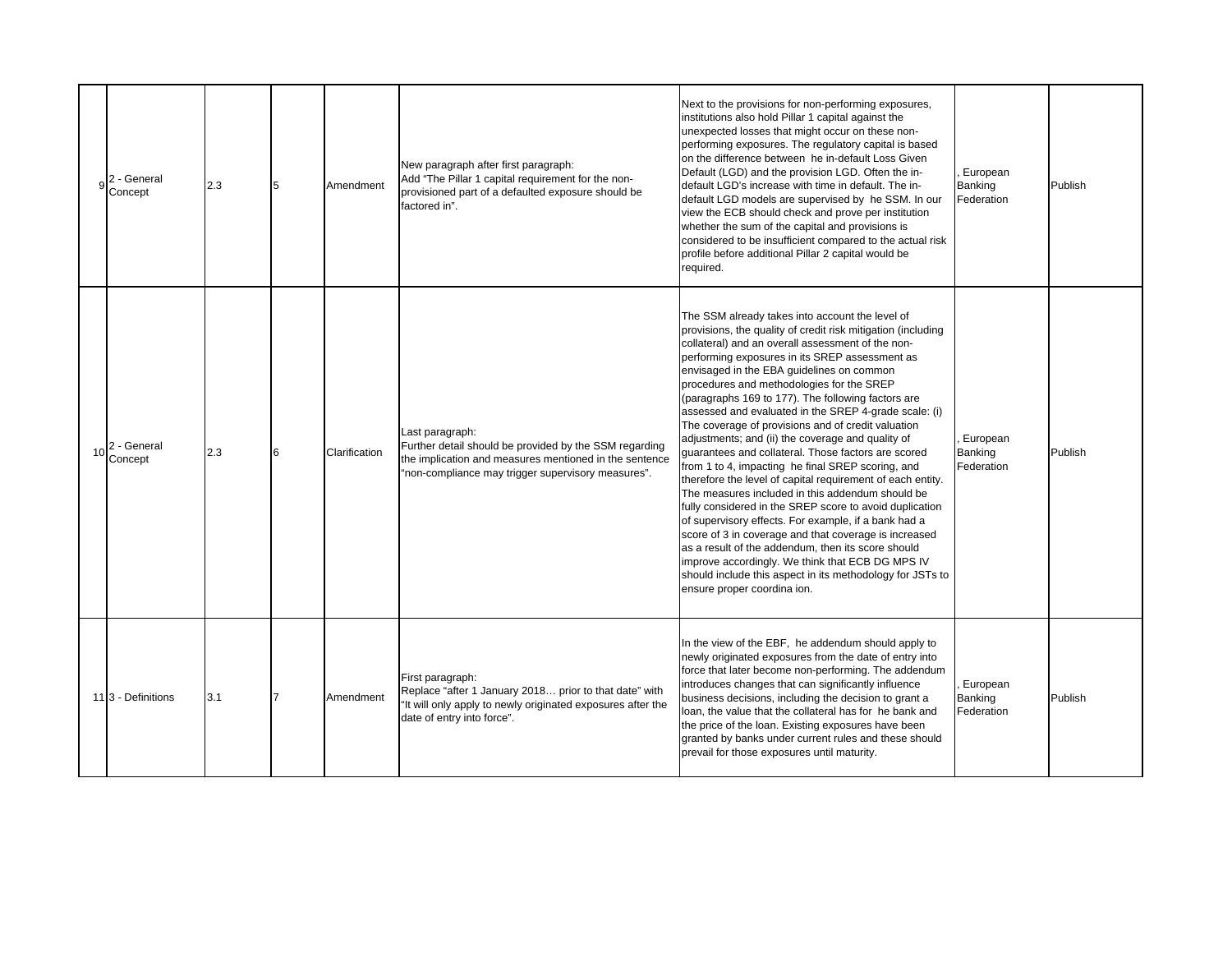|  | 123 - Definitions | 3.1 | Amendment | First paragraph:<br>Add "NPL in the probation period after forbearance<br>measures should be exempted". | EBF suggests to the ECB to carve out NPL, which are in<br>the probation period after forbearance measures, from<br>the requirements of the addendum. These exposures<br>have been restructured recently and on their way back<br>to performing. It would be counter intuitive to introduce<br>at this stage a provision at 100%, especially if these<br>companies are current on the restructured loans.<br>Applying provisions at this stage would bring<br>unnecessary volatility in capital.                                                                                                                                                                                                                                                                                                                                                                                                                                                                                                                                                                                                                                                                                                                                                                                                                                                                                                                                                                                                                                                                                  | European<br>Banking<br>Federation | Publish |
|--|-------------------|-----|-----------|---------------------------------------------------------------------------------------------------------|----------------------------------------------------------------------------------------------------------------------------------------------------------------------------------------------------------------------------------------------------------------------------------------------------------------------------------------------------------------------------------------------------------------------------------------------------------------------------------------------------------------------------------------------------------------------------------------------------------------------------------------------------------------------------------------------------------------------------------------------------------------------------------------------------------------------------------------------------------------------------------------------------------------------------------------------------------------------------------------------------------------------------------------------------------------------------------------------------------------------------------------------------------------------------------------------------------------------------------------------------------------------------------------------------------------------------------------------------------------------------------------------------------------------------------------------------------------------------------------------------------------------------------------------------------------------------------|-----------------------------------|---------|
|  | 133 - Definitions | 3.1 | Amendment | First paragraph:<br>Add "NPL that are not defaulted exposures should be<br>exempted".                   | There are subsets of NPEs that should not be subject to<br>the prudential backstop.<br>Non performing exposures which are no longer<br>considered defaulted according to article 178 of the<br>CRR should be outside of the scope of the quidance.<br>- The exis ing ECB Guidance includes an expectation<br>that banks should "implement well-defined forbearance<br>policies", something that banks would generally<br>undertake through their normal course of business.<br>Where a bank has aligned its prac ices with this<br>guidance and implemented a well-defined forbearance<br>policy, NPE exposures hat are currently adhering to a<br>forbearance plan agreed in line with such a policy<br>should not be subject to further regulatory provision.<br>These NPEs should be removed from the scope of the<br>addendum, with no burden of proof on banks.<br>NPL need to be qualified more precisely, not only<br>according to their classification but also to their capacity<br>to generate cash-flows. Also, the ECB should clarify he<br>scope of the Guidance regarding uncalled market<br>quarantees (and particularly Performance Bonds).<br>These include exposure types already identified by the<br>ECB as being possible justifica ions for non-compliance<br>with the addendum in the section that addresses<br>deviations. The final Guidance should clarify that hese<br>are automatically exempt from he backstop (instead of<br>forcing the "comply or explain" procedure) and are<br>namely forborne exposures and NPEs solely through<br>contagion. | European<br>Banking<br>Federation | Publish |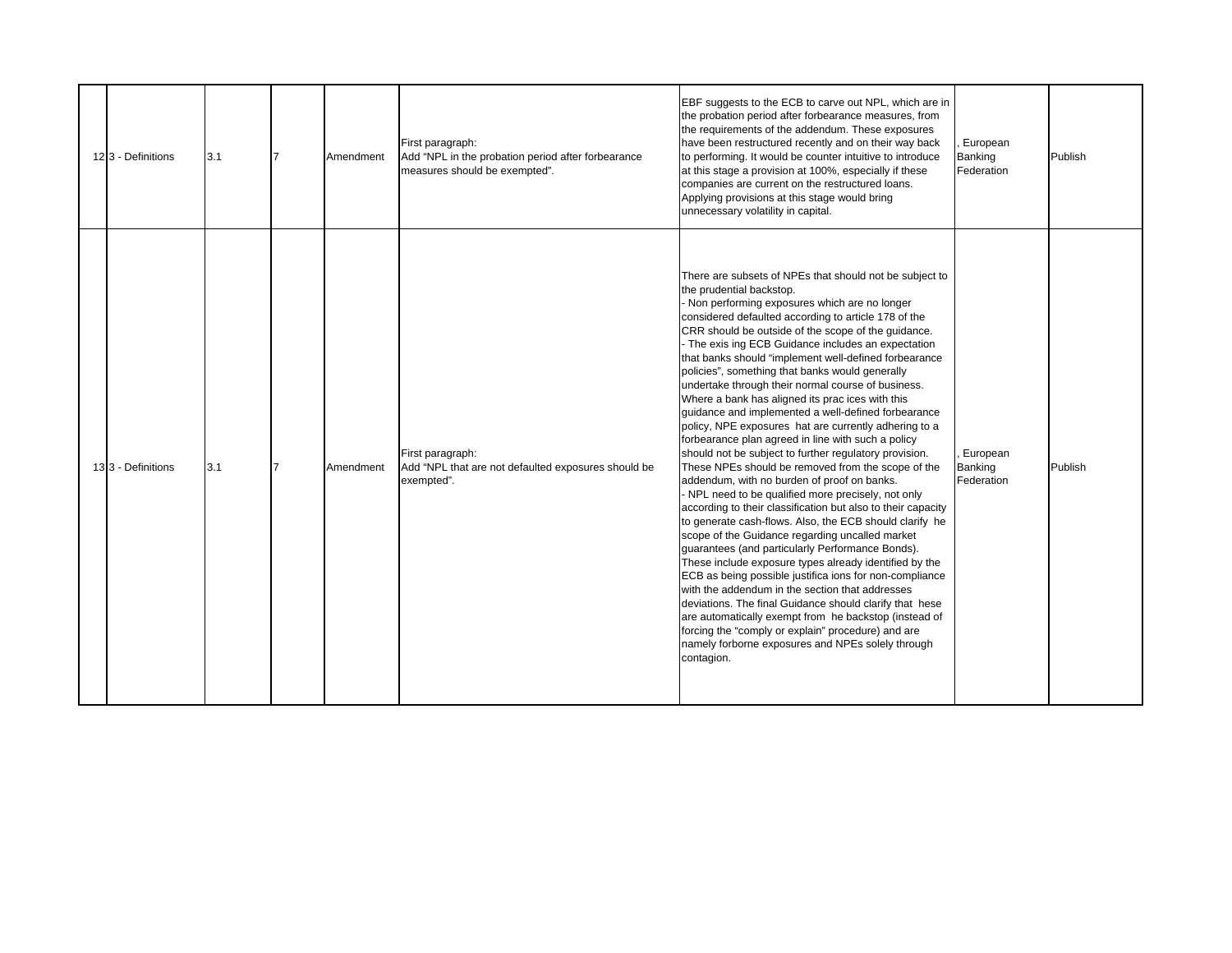| 143 - Definitions | 3.1 | Deletion  | Second paragraph:<br>Delete "regardless of the trigger and is not reset".                                                                                                                                                                                                                                                                         | We would invite the ECB to reassess whether<br>exposures in "unlikely to pay" (UTP) status should be<br>included in the scope of the addendum. A UTP<br>exposure is not problematic until it actually becomes<br>past due. The UTP status does not permit the bank to<br>take effective recovery measures. If an exposure<br>remains in UTP for a long time and then becomes past<br>due, the calendar will be shortened without the bank<br>having been able to manage the case with full capacity.<br>On the other hand, if a defaulted exposure changes to<br>an UTP status the vintage count should be suspended<br>while it remains as UTP. | European<br>Banking<br>Federation | Publish |
|-------------------|-----|-----------|---------------------------------------------------------------------------------------------------------------------------------------------------------------------------------------------------------------------------------------------------------------------------------------------------------------------------------------------------|--------------------------------------------------------------------------------------------------------------------------------------------------------------------------------------------------------------------------------------------------------------------------------------------------------------------------------------------------------------------------------------------------------------------------------------------------------------------------------------------------------------------------------------------------------------------------------------------------------------------------------------------------|-----------------------------------|---------|
| 153 - Definitions | 3.1 | Deletion  | Third paragraph:<br>Delete the whole paragraph.                                                                                                                                                                                                                                                                                                   | Consistently with the proposal to apply the addendum<br>only to newly originated exposures that later become<br>non-performing, this paragraph should be removed.                                                                                                                                                                                                                                                                                                                                                                                                                                                                                | European<br>Banking<br>Federation | Publish |
| 163 - Definitions | 3.2 | Amendment | First paragraph:<br>Replace the last sentence of the paragraph "This is<br>based on the principle from a supervisory perspective"<br>with a less categorical language. For instance: "This is<br>based on the capacity that the supervisor has to<br>complement the accounting provisions according to the<br>prudential assessment of the bank". | We would recommend to say "complement" instead of<br>"deviate". Also, not to let slip that the accounting<br>treatment could be considered not prudent. We think the<br>ECB does not mean it and therefore we recommend to<br>review the language for the sake of a clear interpretation Banking<br>of all readers. In the past, supervisory papers were read<br>only by technical staff on the side of the supervisor and<br>the banks, but hese days they are scrutinised by many<br>stakeholders.                                                                                                                                             | European<br>Federation            | Publish |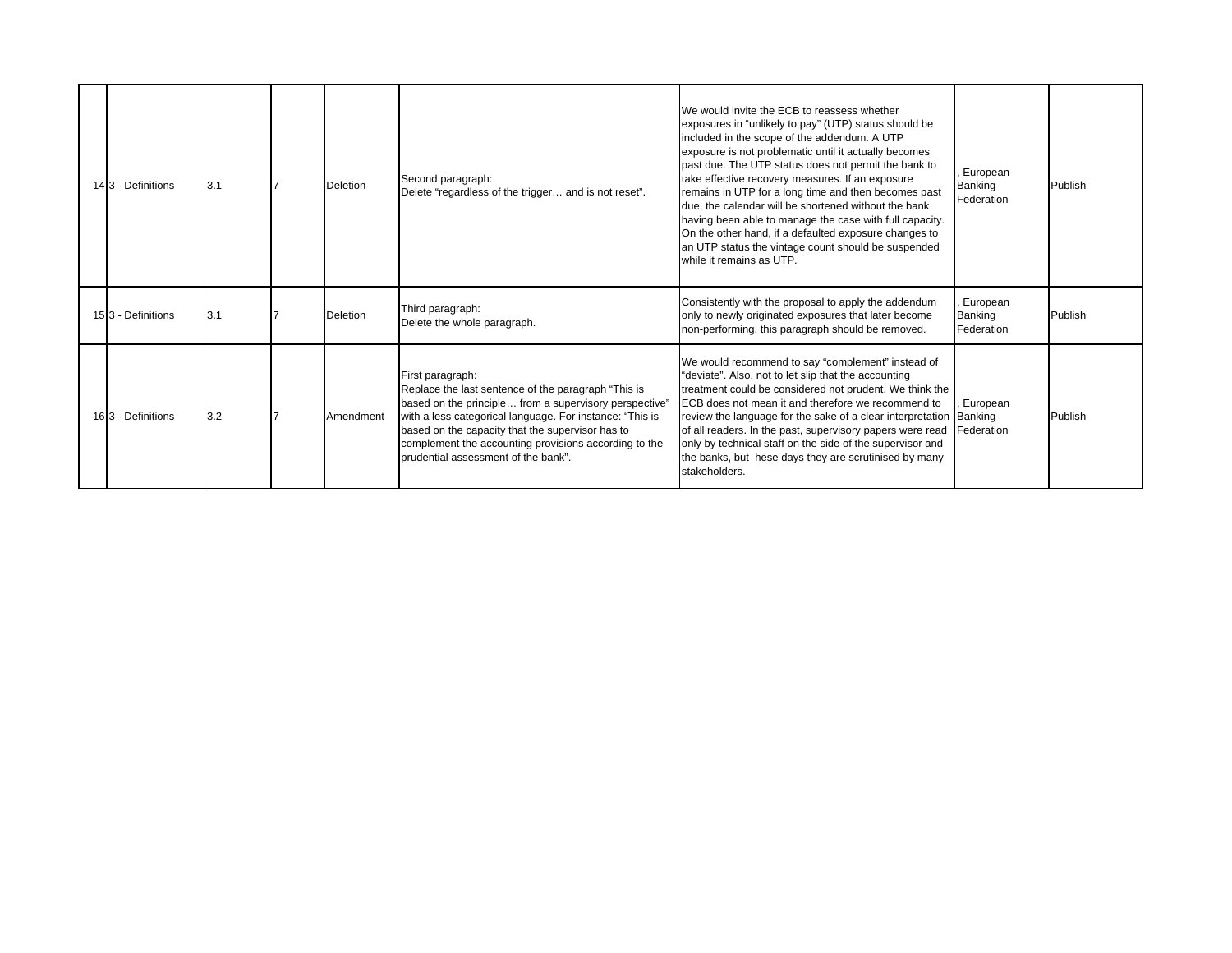| 173 - Definitions                             | 3.2 |    | Amendment | New letter c) after second paragraph:<br>To include another type of eligible collateral with the<br>following wording: "(c) Other physical collateral with<br>reliable and updated valuation".                              | At present, he only types of physical collateral<br>considered eligible would be real estate and leased<br>assets. Whether and, if so, in which markets vehicles<br>would be eligible as CRR collateral for the purposes of<br>securing auto loans is unclear as things stand. This is<br>because the EBA has not issued a list of "other"<br>physical collateral under Article 199(8) of the CRR<br>which can be assumed to meet the conditions of Article<br>199(6)(a) and (b), namely liquid markets for the swift<br>and economically efficient disposal of the collateral and<br>well-established, publicly available market prices. The<br>EU has efficient and smoothly functioning used car<br>markets, in which automobile prices are regularly set by<br>agencies such as DAT. It should be made clear that for<br>vehicles in the EU serving as collateral for auto finance,<br>the conditions set out in Ar icle 199(6)(a) and (b) of the<br>CRR with respect to liquid markets and well-established,<br>publicly available market prices may be regarded as<br>met. However, without the recogni ion of the general<br>conditions of Art. 199 (6) a) and b) CRR, it would be<br>impossible that motor vehicles could be used for risk<br>mi igation purposes. That would be harmful to the real<br>economy. Motor vehicles where there is a func ioning<br>second-hand car market should be eligible for risk<br>mi igation purposes. | European<br>Banking<br>Federation | Publish |
|-----------------------------------------------|-----|----|-----------|-----------------------------------------------------------------------------------------------------------------------------------------------------------------------------------------------------------------------------|----------------------------------------------------------------------------------------------------------------------------------------------------------------------------------------------------------------------------------------------------------------------------------------------------------------------------------------------------------------------------------------------------------------------------------------------------------------------------------------------------------------------------------------------------------------------------------------------------------------------------------------------------------------------------------------------------------------------------------------------------------------------------------------------------------------------------------------------------------------------------------------------------------------------------------------------------------------------------------------------------------------------------------------------------------------------------------------------------------------------------------------------------------------------------------------------------------------------------------------------------------------------------------------------------------------------------------------------------------------------------------------------------------------------------------------------------|-----------------------------------|---------|
| 4 - Prudential<br>18 provisioning<br>backstop | 4.1 | 10 | Amendment | Second paragraph:<br>Replace "after seven years as set out in Section 4.2" with<br>"after a period of time to be determined according to an<br>assessment of the characteris ics of the market where<br>the bank operates". | The backstop should consider the average period for<br>enforcement of collateral. If a judicial system is too slow,<br>then EU authorities should undertake measures to<br>make it more effective. But requiring banks to incur in<br>significantly greater costs does not solve the root cause<br>of the problem and forces banks to bear the cost of the<br>inefficiency of national institutions.<br>We propose that only if the bank is unable to cash in the<br>collateral within average national timelines, there would<br>be reason to start the extra provisioning calendar.                                                                                                                                                                                                                                                                                                                                                                                                                                                                                                                                                                                                                                                                                                                                                                                                                                                              | European<br>Banking<br>Federation | Publish |
| 4 - Prudential<br>19 provisioning<br>backstop | 4.1 | 10 | Deletion  | Second paragraph:<br>Delete the last sentence of the paragraph "It is immaterial<br>whe her to conclude legal proceedings)".                                                                                                | If a judicial system is too slow, hen EU authori ies<br>should undertake measures to make it more effective.<br>This issue deserves further analysis and coordinated<br>ac ion by all EU authorities. Passing the cost to banks<br>with no regard to he root cause of the problem should<br>not be the solu ion.                                                                                                                                                                                                                                                                                                                                                                                                                                                                                                                                                                                                                                                                                                                                                                                                                                                                                                                                                                                                                                                                                                                                   | European<br>Banking<br>Federation | Publish |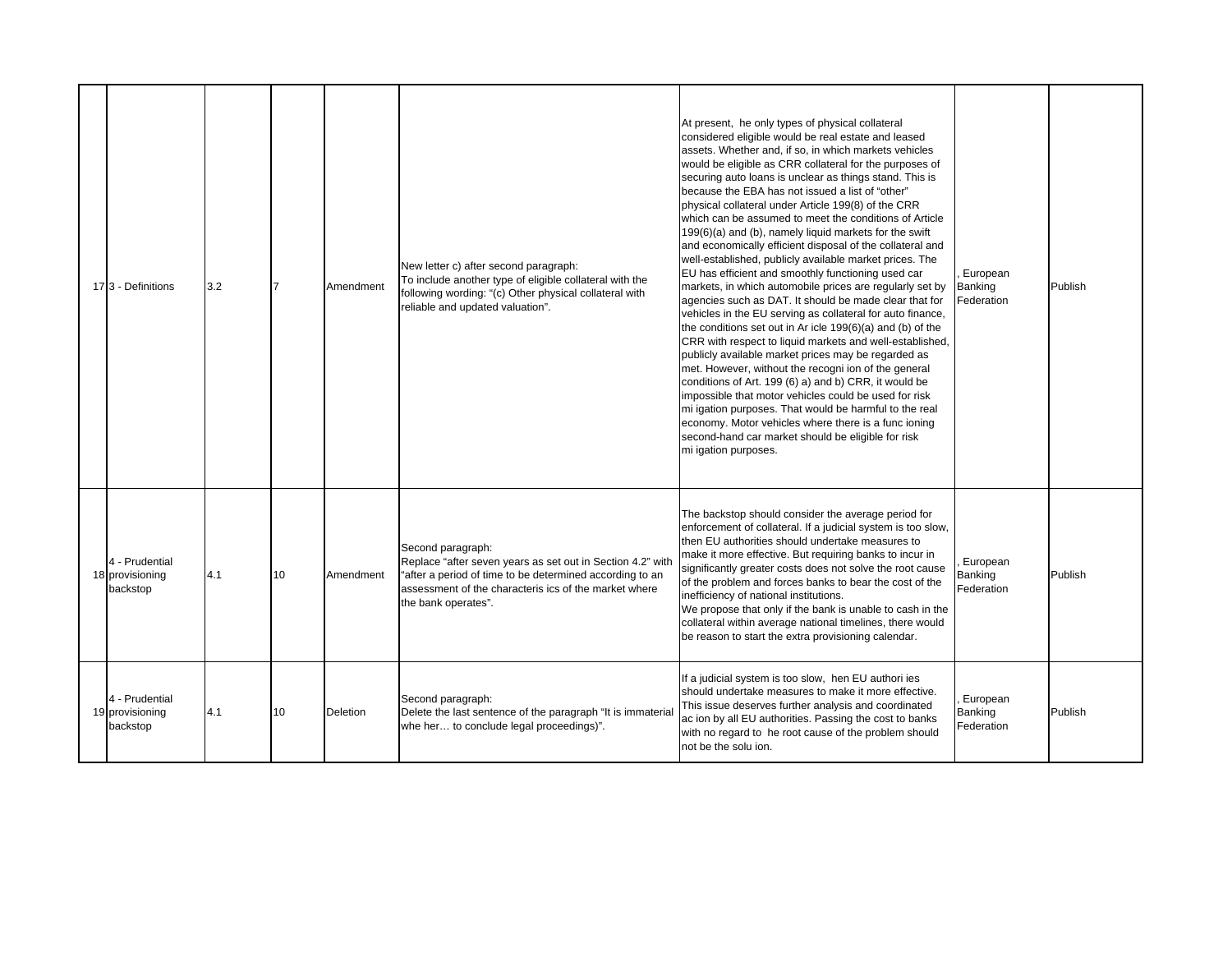| 4 - Prudential<br>20 provisioning<br>backstop | 4.1 | 10 | Clarification | New paragraph after four h paragraph (at the end of<br>section 4.1):<br>Potential conflict wi h banks' duty of care.                                                                                                                                                                                                                                         | Most banks seem to sufficiently provision against their<br>non performing exposures. Next to these provisions,<br>capital is allocated based on the difference between he<br>in-default LGD and the provision LGD. If banks would<br>provision more in the form of additional Pillar 2 capital,<br>based on he ECB addendum, the total buffer<br>(provisions and capital) against NPE's could<br>significantly exceed the economic risk profiles. As a<br>result, the ECB guidance might create an incentive to<br>terminate the NPE's rather than curing hem, also in he<br>first years of the non performing status. This conflicts<br>with the banks' duty of care. Therefore, if banks have<br>proven to adequately provision, these banks should<br>rather 'explain' their provision strategy, rather than<br>'comply' with the ECB addendum. The banks should<br>also provide cure rates when articulating their provision<br>strategies. | European<br>Banking<br>Federation | Publish |
|-----------------------------------------------|-----|----|---------------|--------------------------------------------------------------------------------------------------------------------------------------------------------------------------------------------------------------------------------------------------------------------------------------------------------------------------------------------------------------|-------------------------------------------------------------------------------------------------------------------------------------------------------------------------------------------------------------------------------------------------------------------------------------------------------------------------------------------------------------------------------------------------------------------------------------------------------------------------------------------------------------------------------------------------------------------------------------------------------------------------------------------------------------------------------------------------------------------------------------------------------------------------------------------------------------------------------------------------------------------------------------------------------------------------------------------------|-----------------------------------|---------|
| 4 - Prudential<br>21 provisioning<br>backstop | 4.2 | 10 | Amendment     | Chart:<br>Replace "after two years" with "after a period of time to be<br>determined according to an assessment of the<br>characteristics of he market where the bank operates".<br>Replace "after seven years" with "after a period of time to<br>be determined according to an assessment of the<br>characteristics of he market where the bank operates". | The backstop should consider the average period for<br>enforcement of collateral. If a judicial system is too slow,<br>then EU authorities should undertake measures to<br>make it more effective. But requiring banks to incur in<br>significantly greater costs does not solve the root cause<br>of the problem and forces banks to bear the cost of the<br>inefficiency of national institutions.<br>We propose that only if the bank is unable to cash in the<br>collateral within average national timelines, there would<br>be reason to start the extra provisioning calendar.                                                                                                                                                                                                                                                                                                                                                           | European<br>Banking<br>Federation | Publish |
| 4 - Prudential<br>22 provisioning<br>backstop | 4.2 | 11 | Deletion      | Second paragraph:<br>Delete "For the secured backstop, banks should<br>therefore assume at least a linear path for he backstop,<br>building up to 100% over the seven years".                                                                                                                                                                                | In the view of the EBF, here is no evidence to justify<br>that a "suitably gradual way" for the application of the<br>backstops coincides with, at least, a linear path for the<br>secured backstop. Therefore, we would invite the ECB<br>to ensure that NPL exposures are prudentially covered<br>after a specific period of time avoiding a cliff-effect but<br>without prescribing a linear path. In addition, we<br>consider that it may not be fully consistent with two<br>recent regulatory developments, firstly the valuation of<br>immovable property and other eligible collateral, and<br>secondly the sensitivity of LGD internal model to vintage<br>years.                                                                                                                                                                                                                                                                      | European<br>Banking<br>Federation | Publish |
| 4 - Prudential<br>23 provisioning<br>backstop | 4.2 | 11 | Amendment     | Last paragraph:<br>Replace the paragraph with the following or a similar one:<br>'The prudential backstop is a Pillar 2 measure that will<br>therefore be applied on a case-by-case basis. In normal<br>circumstances, the majority of institutions should not<br>have to apply it".                                                                         | We consider it important to emphasise the Pillar 2<br>nature of the backstop.                                                                                                                                                                                                                                                                                                                                                                                                                                                                                                                                                                                                                                                                                                                                                                                                                                                                   | European<br>Banking<br>Federation | Publish |
| 5 - Related<br>24 supervisory<br>reporting    |     | 12 | Amendment     | First paragraph:<br>Replace "newly classified NPEs after 1 January 2018"<br>with "newly originated exposures from the entry into force<br>that later become non-performing".                                                                                                                                                                                 | This amendment would be necessary for the sake of<br>consistency with the EBF proposal to apply the<br>addendum to newly originated loans.                                                                                                                                                                                                                                                                                                                                                                                                                                                                                                                                                                                                                                                                                                                                                                                                      | European<br>Banking<br>Federation | Publish |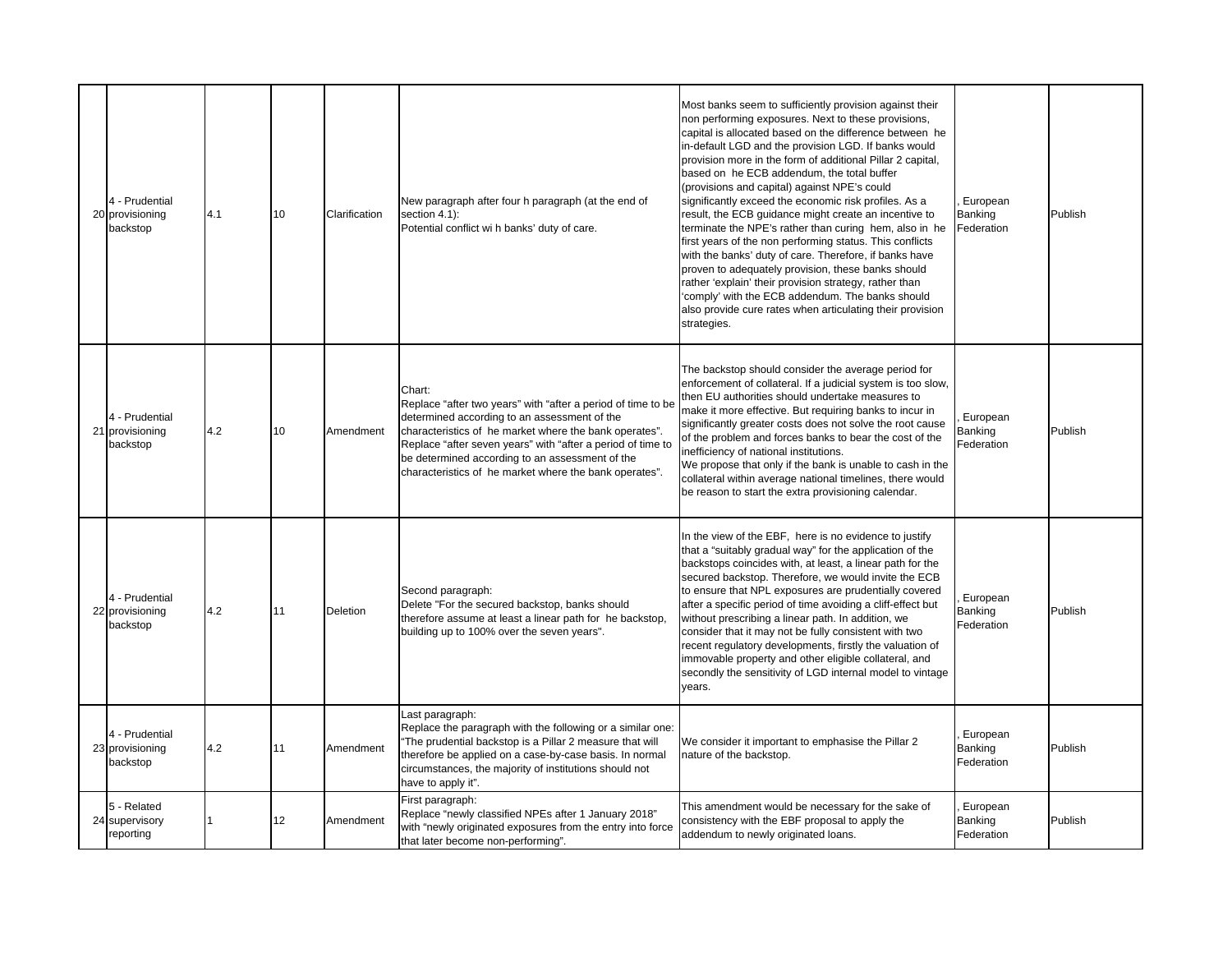6 December 2017

## **SUBJECT: Response to ECB consultation on addendum to NPL guidance**

### **POINTS**

General:

ECB and banks have been making significant progress reducing NPL in the last months following individual bank targets and supervisory monitoring. The NPL Guidance published in March 2017 sets a general framework to improve and further harmonise risk management across SSM banks. This draft addendum should underpin the objectives enshrined in the NPL Guidance however the degree of prescriptiveness in some elements should be carefully reviewed. The EBF gives advice in this response on how to improve certain parts of the addendum considering the wider range of measures that EU institutions and banks are undertaking to improve the management of NPL in Europe.

Chapter 1, first paragraph, page 2, clarification:

The background section should make a reference to the EU Council Action Plan to tackle NPL in Europe.

The draft addendum will be part of the NPL Guidance published in March 2017. In the meantime, the EU Council has launched a comprehensive action plan to tackle NPL in Europe. It would therefore be advisable to make a reference to the Council Action Plan and in particular to the Commission task on prudential backstops for the sake of coordination. In our view it is of the outmost importance to ensure coherence and consistency of approaches between the Commission legislative initiative and the ECB Addendum, at least in terms of perimeter of application (newly originated loans vs. newly originated NPLs) and implementation timeline (January 2018 for the ECB, which is well ahead the likely implementation date of the Pillar 1 backstop proposed by the EU Commission).

Chapter 2, first paragraph, page 3, clarification

The scope of application needs to be clarified and its consequences addressed.

The application to subsidiaries of significant institutions in countries out of the Euro Area would put them at a competitive disadvantage vis-à-vis credit institutions in those third countries.

The level-playing field between significant institutions and less significant institutions could become impaired.

• Chapter 2, third paragraph, page 3, deletion:

Delete « at a minimum ».

**European Banking Federation aisbl**



Manufaction of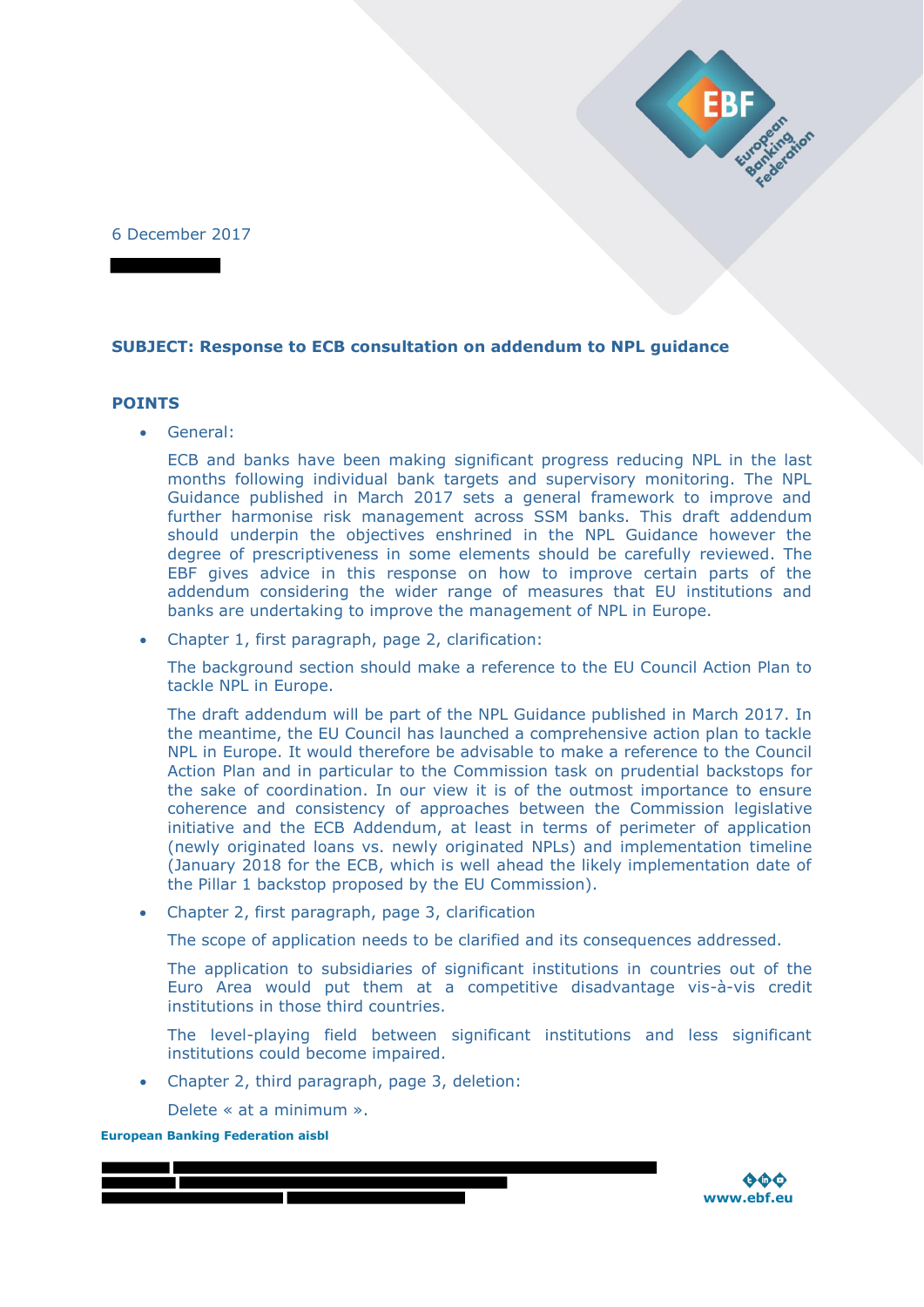

The scope of NPE should be clear and unequivocal. The term "at a minimum" opens the door to other NPEs without specification. It should be clearly specified. In the view of the EBF, the addendum should apply to newly originated loans from the date of entry into force that later become NPE. For that purpose, "at a minimum" should be deleted.

Chapter 2, third paragraph, page 3, amendment:

Replace "new NPEs" with "newly originated exposures from the date of entry into force that later become non-performing".

In the view of the EBF, the addendum should apply to newly originated exposures from the date of entry into force that later become non-performing. The addendum introduces changes that can significantly influence business decisions, including the decision to grant a loan, the value that the collateral has for the bank and the price of the loan. Existing exposures have been granted by banks under current rules and these should prevail for those exposures until maturity.

Chapter 2, third paragraph, page 3, amendment:

Replace « from January 2018 » with « The date of entry into force will be 1 January 2019 ».

During 2018 the ECB should assess the impact of the proposed measures and calibrate the periods of time of section 4.2 accordingly. Banks also need time to prepare the necessary changes in IT and processes, as well as the new templates for NPE vintage required in section 5.

Chapter 2, new paragraph after the third paragraph, page 3, amendment:

The ECB shall conduct an impact assessment during 2018.

The impact of the proposed measures should be taken into account for the calibration of the periods of time of section 4.2. The impact assessment should ideally estimate the additional volatility and cyclicality of the prudential provisions and capital requirement as a result of the addendum. Another aspect to examine is the impact on banks due to the asymmetric treatment of excess and shortfall of provisions, because the additional provision due to supervisory expectations does not change the expected loss of the loan, after all.

Chapter 2, fourth paragraph, page 4, amendment:

Replace "need to determine whether banks have…" with "may require the institution to apply a specific provisioning policy…".

Replace "supervisors are obliged to ensure that banks…" with "supervisors can require a bank to…".

The wording of this paragraph turns a power into an obligation. Competent authorities have been granted powers to require specific provisioning policies and other measures as recalled in the quotes of page 4, however they do not have an obligation as follows from the language used in "need to" or "are obliged to".

Also importantly, the use of plural in "banks" makes the treatment a sort of Pillar 1 measure. The language should refer to "the bank concerned" in order to make it totally clear that this is a Pillar 2 measure.

Chapter 2, sixth paragraph, page 4, clarification:

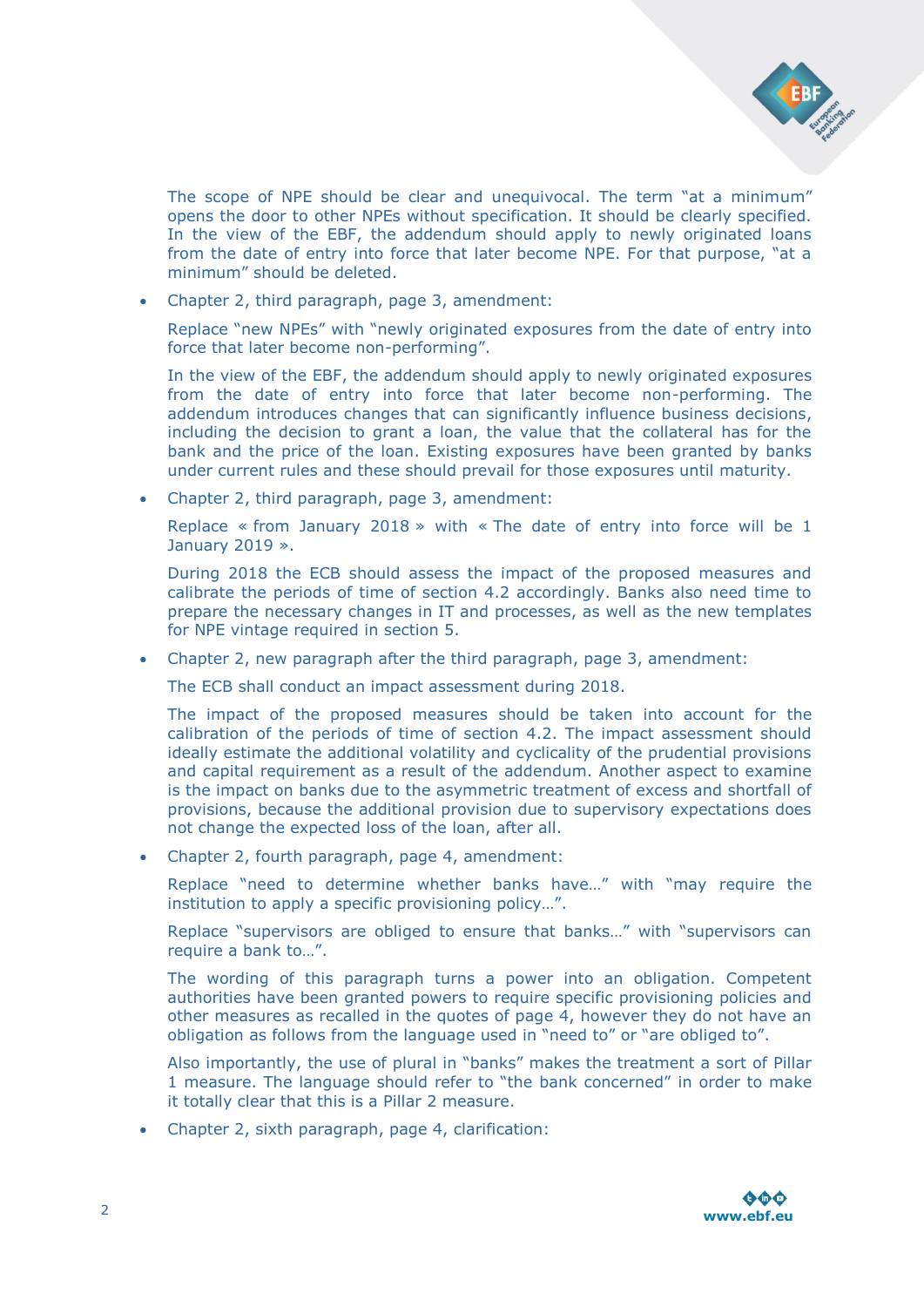

Clarify the level of application of the addendum in terms of exposures.

It would be appreciated if the ECB could clarify if the functioning of the prudential provisioning backstop applies to every exposure or facility, or debtor, or portfolio. We understand that the key factor is the NPE age and therefore the proposed treatment would only apply to the aged NPE, but it would be good to clarify it at the beginning of this subsection.

Chapter 2, new paragraph after sixth paragraph, page 5, amendment:

Add "The Pillar 1 capital requirement for the non-provisioned part of a defaulted exposure should be factored in".

Next to the provisions for non-performing exposures, institutions also hold Pillar 1 capital against the unexpected losses that might occur on these non-performing exposures. The regulatory capital is based on the difference between the indefault Loss Given Default (LGD) and the provision LGD. Often the in-default LGD's increase with time in default. The in-default LGD models are supervised by the SSM. In our view the ECB should check and prove per institution whether the sum of the capital and provisions is considered to be insufficient compared to the actual risk profile before additional Pillar 2 capital would be required.

Chapter 2.3, fifth paragraph, page 6, clarification:

Further detail should be provided by the SSM regarding the implication and measures mentioned in the sentence "non-compliance may trigger supervisory measures".

The SSM already takes into account the level of provisions, the quality of credit risk mitigation (including collateral) and an overall assessment of the nonperforming exposures in its SREP assessment as envisaged in the EBA guidelines on common procedures and methodologies for the SREP (paragraphs 169 to 177). The following factors are assessed and evaluated in the SREP 4-grade scale: (i) The coverage of provisions and of credit valuation adjustments; and (ii) the coverage and quality of guarantees and collateral. Those factors are scored from 1 to 4, impacting the final SREP scoring, and therefore the level of capital requirement of each entity. The measures included in this addendum should be fully considered in the SREP score to avoid duplication of supervisory effects. For example, if a bank had a score of 3 in coverage and that coverage is increased as a result of the addendum, then its score should improve accordingly. We think that ECB DG MPS IV should include this aspect in its methodology for JSTs to ensure proper coordination.

Chapter 3, first paragraph, page 7, amendment:

Replace "after 1 January 2018… prior to that date" with "It will only apply to newly originated exposures after the date of entry into force".

In the view of the EBF, the addendum should apply to newly originated exposures from the date of entry into force that later become non-performing. The addendum introduces changes that can significantly influence business decisions, including the decision to grant a loan, the value that the collateral has for the bank and the price of the loan. Existing exposures have been granted by banks under current rules and these should prevail for those exposures until maturity.

Chapter 3, first paragraph, page 7, amendment:

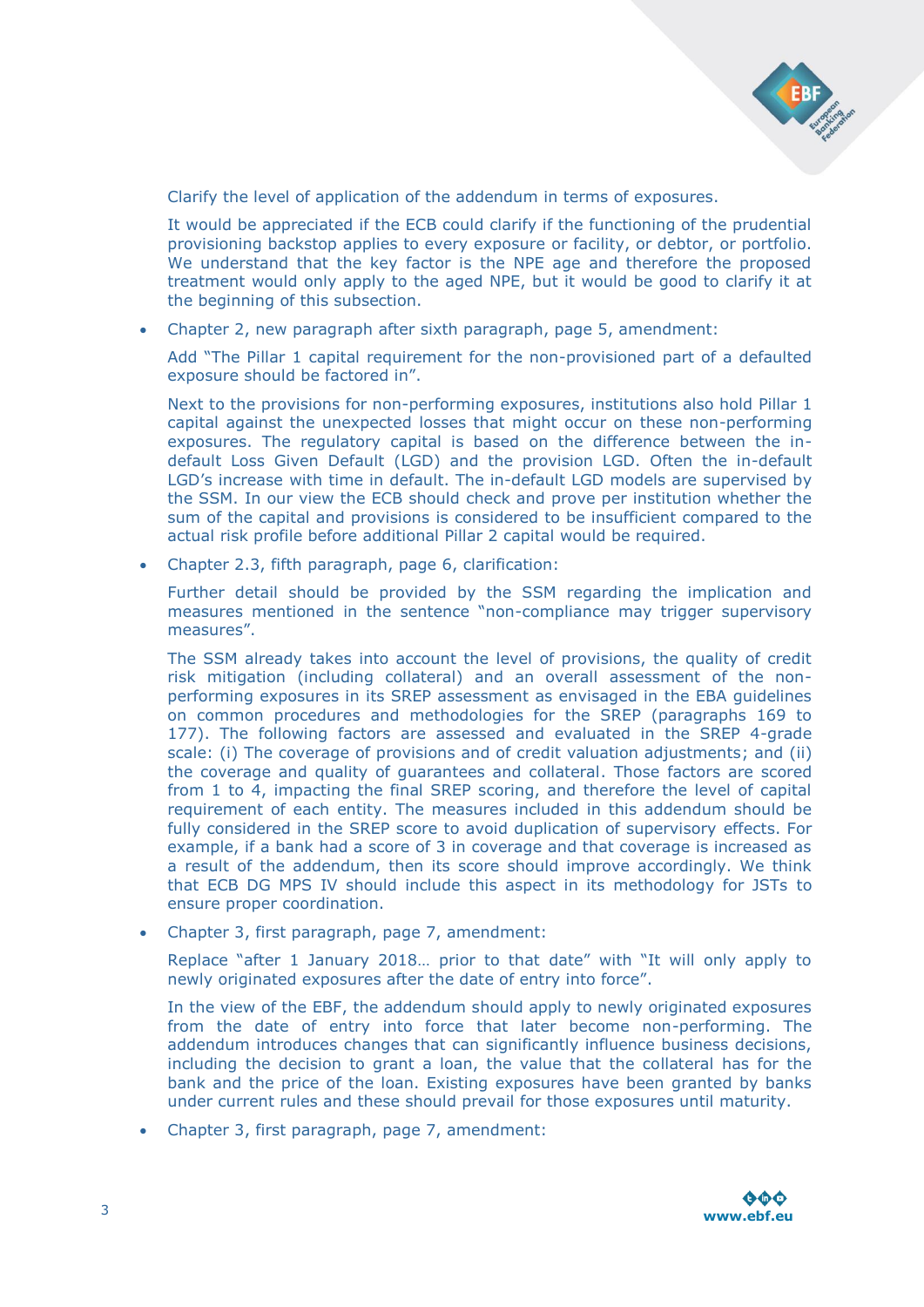

Add "NPL in the probation period after forbearance measures should be exempted".

EBF suggests to the ECB to carve out NPL, which are in the probation period after forbearance measures, from the requirements of the addendum. These exposures have been restructured recently and on their way back to performing. It would be counter intuitive to introduce at this stage a provision at 100%, especially if these companies are current on the restructured loans. Applying provisions at this stage would bring unnecessary volatility in capital.

Chapter 3, first paragraph, page 7, amendment:

Add "NPL that are not defaulted exposures should be exempted".

There are subsets of NPEs that should not be subject to the prudential backstop.

- Non performing exposures which are no longer considered defaulted according to article 178 of the CRR should be outside of the scope of the guidance.
- The existing ECB Guidance includes an expectation that banks should "implement well-defined forbearance policies", something that banks would generally undertake through their normal course of business. Where a bank has aligned its practices with this guidance and implemented a well-defined forbearance policy, NPE exposures that are currently adhering to a forbearance plan agreed in line with such a policy should not be subject to further regulatory provision. These NPEs should be removed from the scope of the addendum, with no burden of proof on banks.
- NPL need to be qualified more precisely, not only according to their classification but also to their capacity to generate cash-flows. Also, the ECB should clarify the scope of the Guidance regarding uncalled market guarantees (and particularly Performance Bonds).

These include exposure types already identified by the ECB as being possible justifications for non-compliance with the addendum in the section that addresses deviations. The final Guidance should clarify that these are automatically exempt from the backstop (instead of forcing the "comply or explain" procedure) and are namely forborne exposures and NPEs solely through contagion.

Chapter 3, second paragraph, page 7, deletion:

Delete "regardless of the trigger… and is not reset".

We would invite the ECB to reassess whether exposures in "unlikely to pay" (UTP) status should be included in the scope of the addendum. A UTP exposure is not problematic until it actually becomes past due. The UTP status does not permit the bank to take effective recovery measures. If an exposure remains in UTP for a long time and then becomes past due, the calendar will be shortened without the bank having been able to manage the case with full capacity. On the other hand, if a defaulted exposure changes to an UTP status the vintage count should be suspended while it remains as UTP.

Chapter 3, third paragraph, page 7, deletion:

Delete the whole paragraph.

Consistently with the proposal to apply the addendum only to newly originated exposures that later become non-performing, this paragraph should be removed.

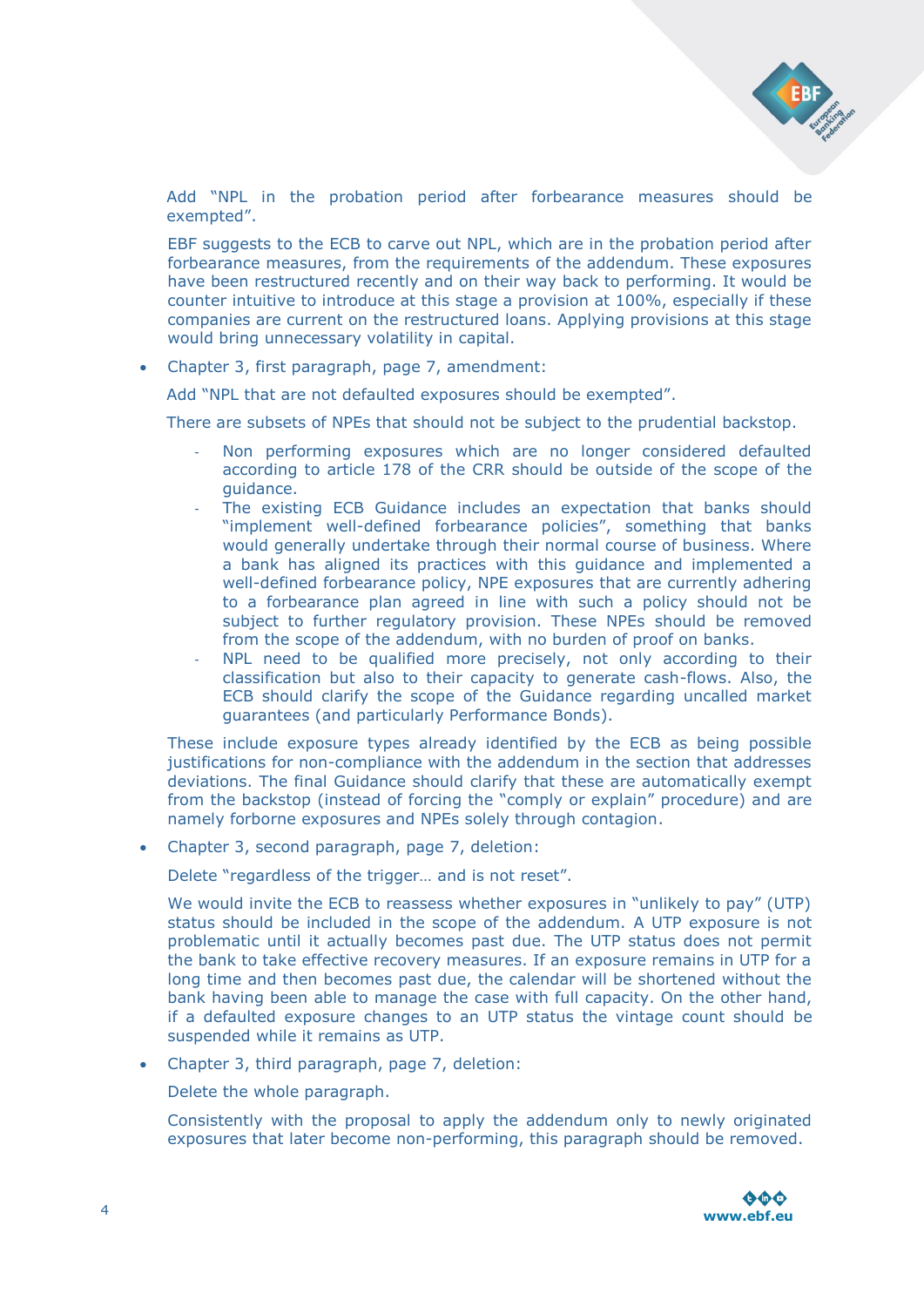

Chapter 3, fourth paragraph, page 7, amendment:

Replace the last sentence of the paragraph "This is based on the principle… from a supervisory perspective" with a less categorical language. For instance: "This is based on the capacity that the supervisor has to complement the accounting provisions according to the prudential assessment of the bank".

We would recommend to say "complement" instead of "deviate". Also, not to let slip that the accounting treatment could be considered not prudent. We think the ECB does not mean it and therefore we recommend to review the language for the sake of a clear interpretation of all readers. In the past, supervisory papers were read only by technical staff on the side of the supervisor and the banks, but these days they are scrutinised by many stakeholders.

Chapter 3.2, new letter c) after second paragraph, page 7, amendment:

To include another type of eligible collateral with the following wording: "(c) Other physical collateral with reliable and updated valuation".

At present, the only types of physical collateral considered eligible would be real estate and leased assets. Whether and, if so, in which markets vehicles would be eligible as CRR collateral for the purposes of securing auto loans is unclear as things stand. This is because the EBA has not issued a list of "other" physical collateral under Article 199(8) of the CRR which can be assumed to meet the conditions of Article 199(6)(a) and (b), namely liquid markets for the swift and economically efficient disposal of the collateral and well-established, publicly available market prices. The EU has efficient and smoothly functioning used car markets, in which automobile prices are regularly set by agencies such as DAT. It should be made clear that for vehicles in the EU serving as collateral for auto finance, the conditions set out in Article 199(6)(a) and (b) of the CRR with respect to liquid markets and well-established, publicly available market prices may be regarded as met. However, without the recognition of the general conditions of Art. 199 (6) a) and b) CRR, it would be impossible that motor vehicles could be used for risk mitigation purposes. That would be harmful to the real economy. Motor vehicles where there is a functioning second-hand car market should be eligible for risk mitigation purposes.

Chapter 4, second paragraph, page 10, amendment:

Replace "after seven years as set out in Section 4.2" with "after a period of time to be determined according to an assessment of the characteristics of the market where the bank operates".

The backstop should consider the average period for enforcement of collateral. If a judicial system is too slow, then EU authorities should undertake measures to make it more effective. But requiring banks to incur in significantly greater costs does not solve the root cause of the problem and forces banks to bear the cost of the inefficiency of national institutions.

We propose that only if the bank is unable to cash in the collateral within average national timelines, there would be reason to start the extra provisioning calendar.

Chapter 4, second paragraph, page 10, deletion:

Delete the last sentence of the paragraph "It is immaterial whether… to conclude legal proceedings)".

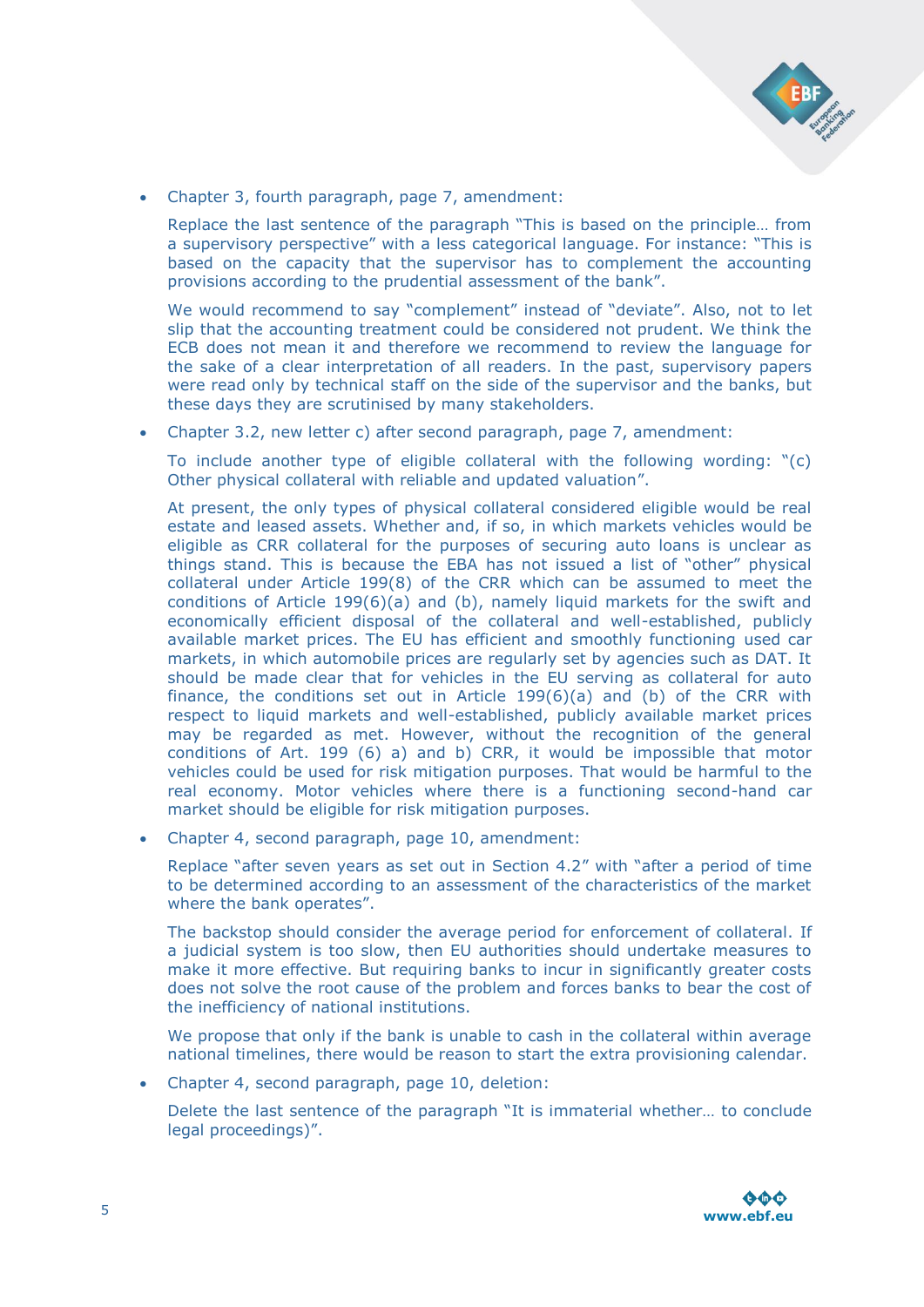

If a judicial system is too slow, then EU authorities should undertake measures to make it more effective. This issue deserves further analysis and coordinated action by all EU authorities. Passing the cost to banks with no regard to the root cause of the problem should not be the solution.

 Chapter 4, new paragraph after fourth paragraph (at the end of section 4.1), page 10, clarification:

Potential conflict with banks' duty of care.

Most banks seem to sufficiently provision against their non performing exposures. Next to these provisions, capital is allocated based on the difference between the in-default LGD and the provision LGD. If banks would provision more in the form of additional Pillar 2 capital, based on the ECB addendum, the total buffer (provisions and capital) against NPE's could significantly exceed the economic risk profiles. As a result, the ECB guidance might create an incentive to terminate the NPE's rather than curing them, also in the first years of the non performing status. This conflicts with the banks' duty of care. Therefore, if banks have proven to adequately provision, these banks should rather 'explain' their provision strategy, rather than 'comply' with the ECB addendum. The banks should also provide cure rates when articulating their provision strategies.

Chapter 4, sixth paragraph (chart), page 10, amendment:

Replace "after two years" with "after a period of time to be determined according to an assessment of the characteristics of the market where the bank operates".

Replace "after seven years" with "after a period of time to be determined according to an assessment of the characteristics of the market where the bank operates".

The backstop should consider the average period for enforcement of collateral. If a judicial system is too slow, then EU authorities should undertake measures to make it more effective. But requiring banks to incur in significantly greater costs does not solve the root cause of the problem and forces banks to bear the cost of the inefficiency of national institutions.

We propose that only if the bank is unable to cash in the collateral within average national timelines, there would be reason to start the extra provisioning calendar.

Chapter 4, first paragraph, page 11, deletion:

Delete "For the secured backstop, banks should therefore assume at least a linear path for the backstop, building up to 100% over the seven years".

In the view of the EBF, there is no evidence to justify that a "suitably gradual way" for the application of the backstops coincides with, at least, a linear path for the secured backstop. Therefore, we would invite the ECB to ensure that NPL exposures are prudentially covered after a specific period of time avoiding a cliffeffect but without prescribing a linear path. In addition, we consider that it may not be fully consistent with two recent regulatory developments, firstly the valuation of immovable property and other eligible collateral, and secondly the sensitivity of LGD internal model to vintage years.

Chapter 4, second paragraph, page 11, amendment:

Replace the paragraph with the following or a similar one: "The prudential backstop is a Pillar 2 measure that will therefore be applied on a case-by-case